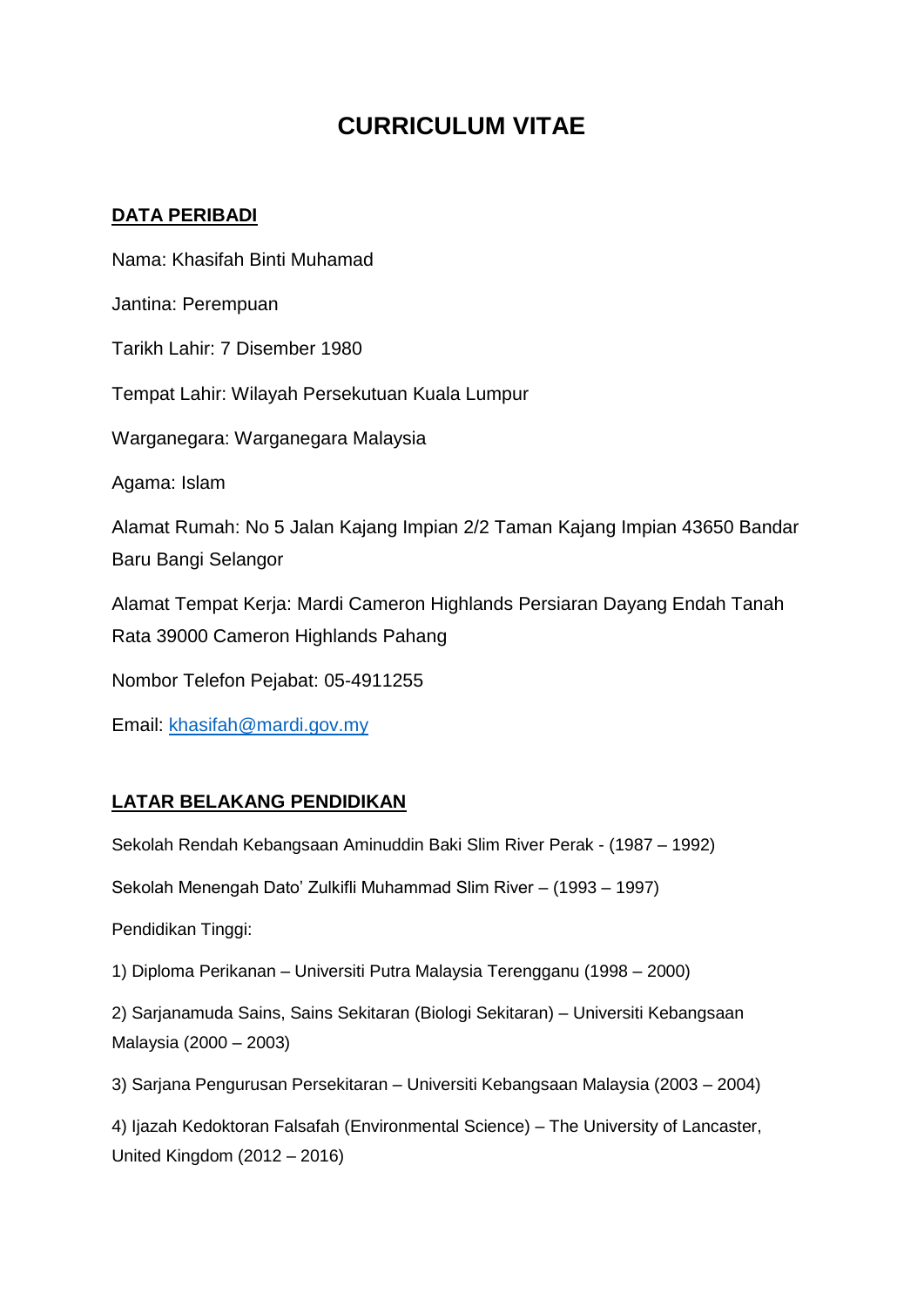## **TAJUK TESIS**

1) Kesan kombinasi saiz pasir ke atas pertumbuhan dan penyebaran tiga jenis rumput turf (*Axonopus affinis*, *Ischaemum timorense* dan *Paspalum vaginatum*)

2) Kesan BOD dan pepejal terampai ke atas kualiti air Sungai Jeloh dan Sungai Langat

3) The impact of biochar on soil functioning in two contrasting climates

## **PENGALAMAN KERJA**

Agensi Nuklear Malaysia (Pembantu Penyelidik) – 2004 – 2005

Institut Penyelidikan dan Kemajuan Pertanian Malaysia (MARDI) – 2005 hingga kini

Pegawai Penyelidik (2005 – 2016)

Pegawai Penyelidik Kanan (2016 hingga kini)

Ketua Stesen Mardi Cameron Highlands (2019)

#### **KEMAHIRAN**

- Membuat cadangan penyelidikan
- Analisis statistik (Sigma plot, sigma stat, Ms Excel)
- Bahasa Melayu
- Bahasa Inggeris
- Microsoft Office

#### **ANUGERAH**

- Anugerah Dekan Fakulti Saind dan Teknologi Universiti Putra Malaysia Terengganu
- Anugerah Dekan Fakulti Sains dan Teknologi Universiti Kebangsaan Malaysia
- Anugerah Dekan Pusat Pengajian Siswazah Universiti Kebangsaan Malaysia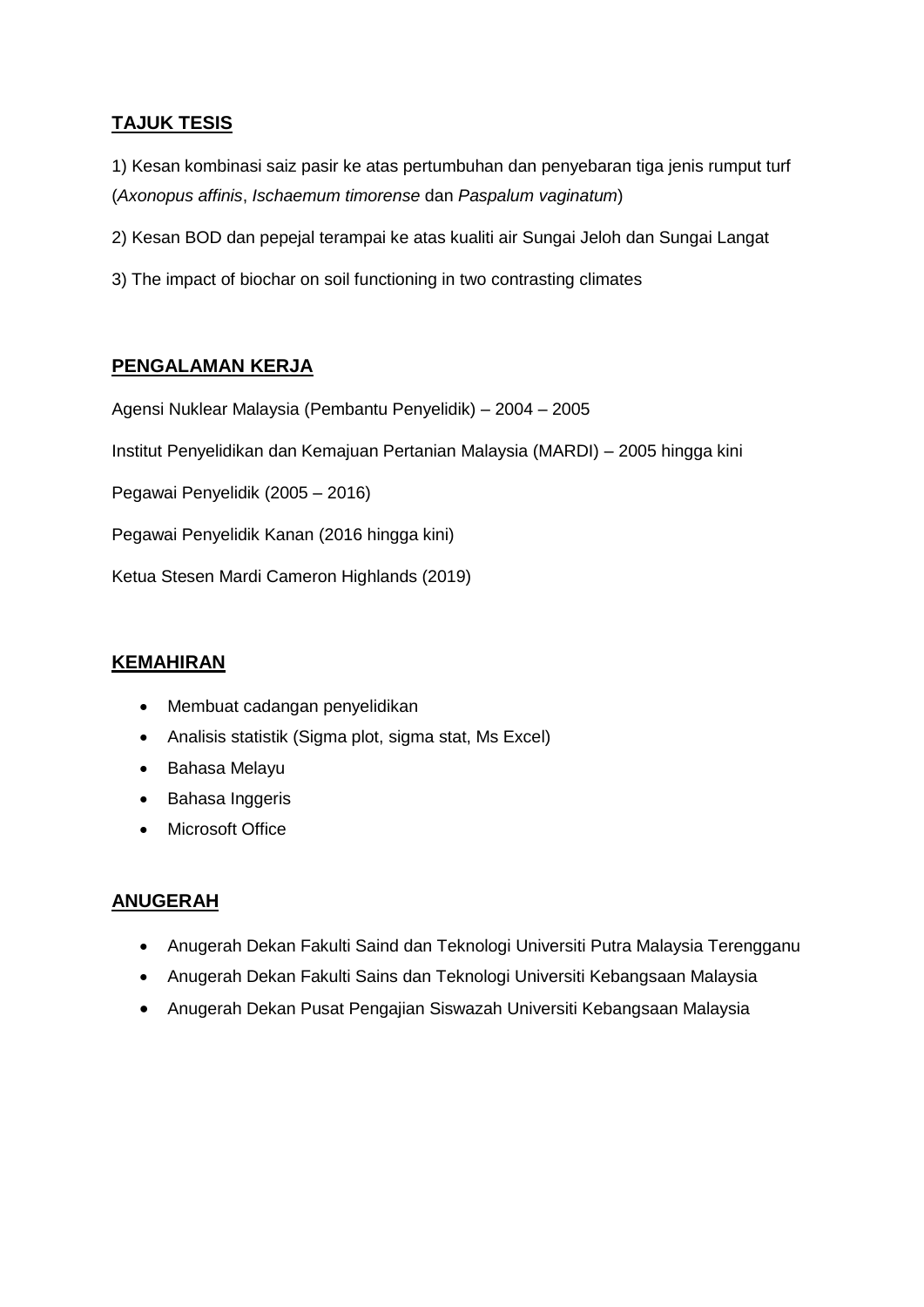#### **PENERBITAN**

Wan Abdullah, W.Y., Noor Haslizawati, A.B., Intan Nadhirah, M., Khasifah, M. and Muhammad Zamir, A.R. (2019). LYSIMETER STUDY: ZEN-VAC WATER SAMPLER TO EXTRACT LEACHATE IN MARDI CAMERON HIGHLANDS. Proceedings of Soil Science Malaysia, 16- 18 April, 2019 Melaka

Intan Nadhirah, M.; Khasifah, M. and Wan Abdullah, W.Y. (2019). The Potential of Goji Berry Tree to Control Soil Erosion in Cameron Highlands, Malaysia. Proceedings of Global Symposium on Soil Erosion (GSER19), 15-17 May, 2019. Rome Italy

Khasifah, M. (2018). The effect of soil amendment on the biological properties of tropical and temperate soils. Laporan Teknikal Pusat SS 2018 MARDI. 204-210

Khasifah, M. 2018. Laporan menghadiri 10th International Symposium on Plant-Soil Interactions at Low pH

Khasifah, M. 2018. The effect of biochars application on the agricultural soils properties in Cameron Highlands. 10th International Symposium on Plant-Soil Interactions at Low pH. June 25-28, 2018. Palm Garden Hotel IOI Resort, Putrajaya, Malaysia. P. 119- 121

Khasifah, M. 2018. The effect of soil amendment on the biological properties of tropical and temperate soils. Technical Report SS 2017. Pg 204-211

Khasifah, M. and Norziana, Z.Z. (2017). IAEA/RCA Regional Training Course on Best Practices to Improve Soil Fertility and Crop Productivity Under Marginal Lands Using Conventional and Isotopic Techniques. Avenue Garden Hotel, Bangi dan Agensi Nuklear Malaysia Bangi, 13-17 November 2017.

Khasifah, M. 2016. Azolla. Edisi 3/November, ms 2. Newsletter Pusat SS MARDI

Khasifah, M. 2016. Does biochar improves agricultural soil? A review of the use of biochar. Technical Report 2016 Crop and Soil Science Research Centre MARDI. MS 168-180

Khasifah, M. 2016. Hakisan Tanah di Kawasan Pertanian. Newsletter Pusat Penyelidikan Tanaman dan Sains Tanah SS Edisi Khas

Khasifah, M. 2016. Pengurusan Tanah Cerun untuk Pertanian. Edisi 3/November, ms 4. Newsletter Pusat SS MARDI

Khasifah, M. 2016. The impact of biochar on soil functioning in two contrasting climates. Tesis PhD, Lancaster University, Lancaster, United Kingdom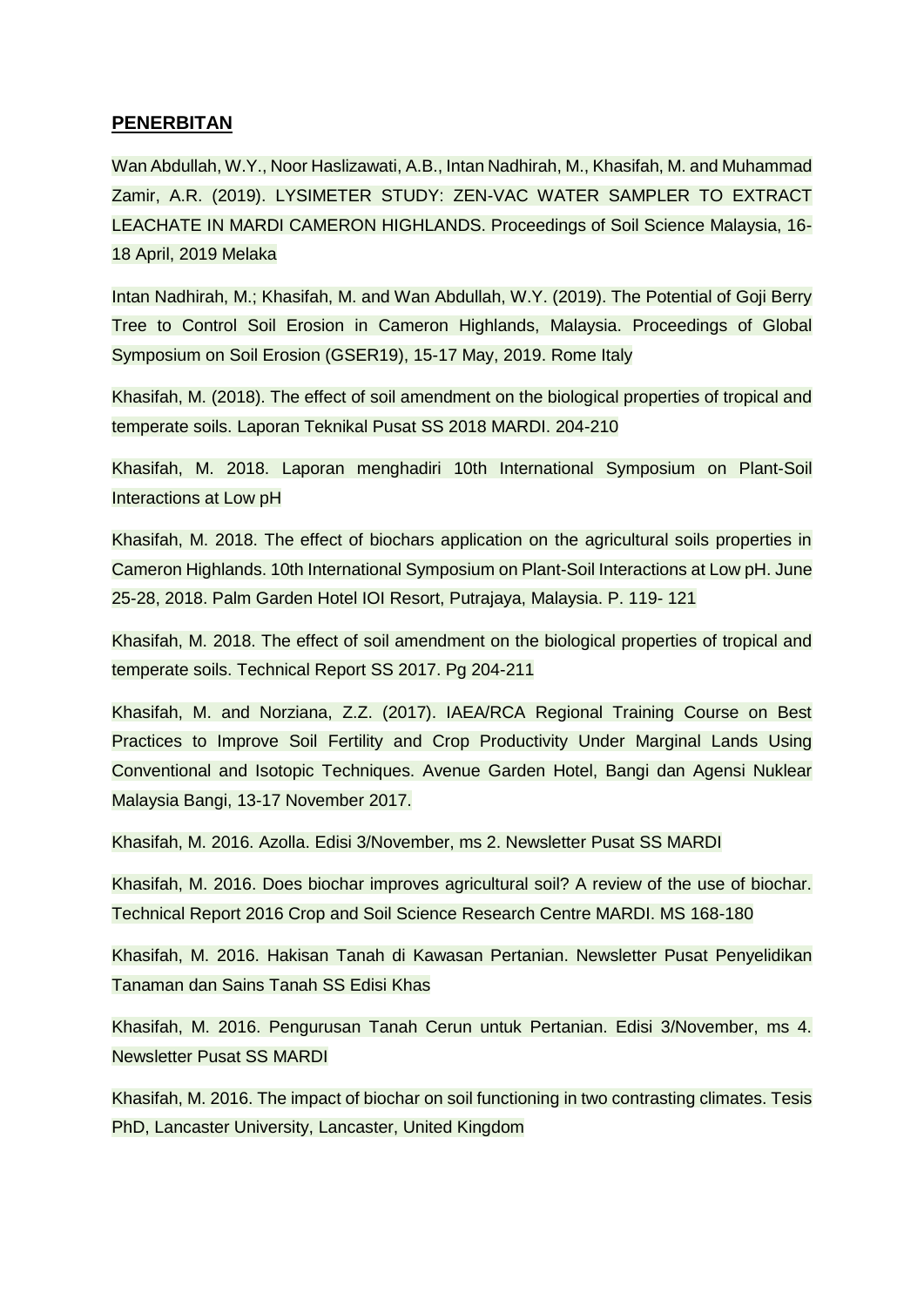Khasifah, M. 2015. Biochar impact on soil biological and nutrients leaching from three contrasting tropical soils. Early Research Conference, 7-8 April 2015, University of York, York, United Kingdom

Khasifah, M. 2014. Biochar impact on ammonium and nitrate leaching from highly weathered soils. Faculty of Science and Technology Christmas Conference, 16 December 2014, Lancaster University, Lancaster, United Kingdom

Khasifah, M. 2014. The aging effect of coconut shell and rice husk biochars on the tropical agricultural physical and chemical soil properties. University Postgraduate Research Conference 2014, Mac 2014, Lancaster University, Lancaster, United Kingdom

Khasifah, M. (2011). Kawalan hakisan tanah di kawasan pertanian. Buletin Teknologi Tanaman MARDI. Bil. 8, ms. 53-60

Khasifah, M. (2011). Pengurusan air tanah untuk pertanian lestari di tanah cerun. Agromedia, MARDI. Bil. 35, ms 4-5.

Khasifah, M. (2010). Hakisan di ladang betik dan cara kawalannya. Agromedia, MARDI. Bil 33 ms. 20-22.

Khasifah, M. (2009). Soil erosion in jackfruit orchard. Proc. Soil Science Conference 2009 (SOILS 2009), 13-15 April 2009, Kuala Terengganu.

Khasifah, M. (2009). Impact of development at mukim kajang on biological oxygen demand and total suspended solids in Jeloh and Langat rivers. National Conference on Agro-Environment 2009, 24-26 March 2009, Johor Bahru.

Khasifah, M. (2009). The performance of kenaf plants in soil erosion control. 2nd National Conference on Agro-Environment 2009, 24-26 March 2009, Johor Bahru.

Khasifah, M. (2009). Development of Erosion Control Measures Using Kenaf. Technical Review Meeting on Research and Development of Kenaf MARDI 14-15 Februari 2009, Kota Bharu Kelantan.

Khasifah, M., Ghulam, M.H. and Muhamad Radzali, M. (2008). Utilization of oil palm fronds and grass hedge as erosion control measures. Proceeding SOILS 2008, 15-17 April 2008, Ipoh Perak.

Khasifah, M. (2008). Kawalan hakisan tanah di ladang betik. Showcase Biobisnes MARDI 2008

Khasifah, M. (2008). Penggunaan biojisim dalam pengawalan hakisan tanah. MAHA 2008.